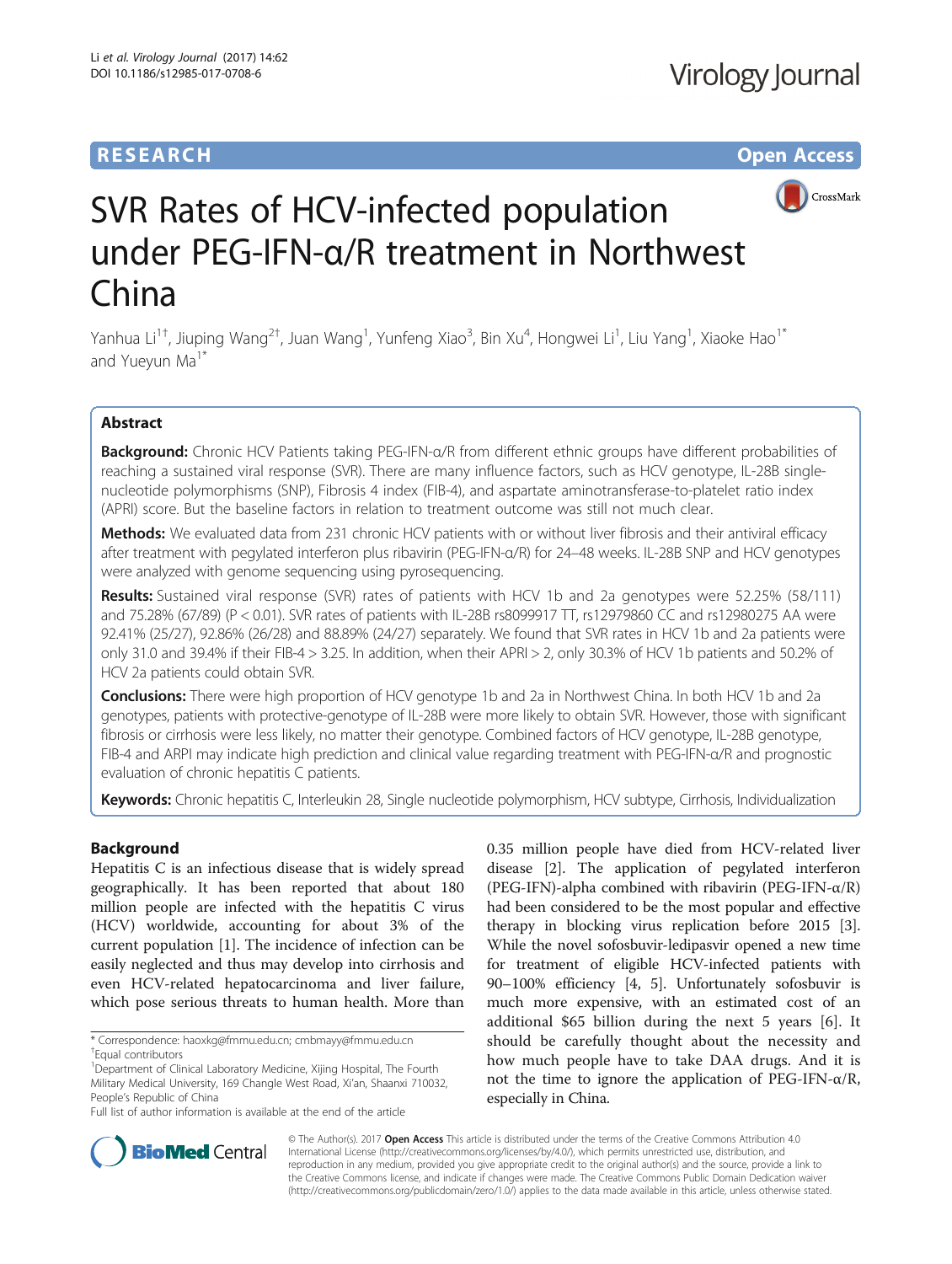Patients taking PEG-IFN-α/R from different ethnic groups have different probabilities of reaching a sustained viral response (SVR). In the United States, the rate of obtaining SVR in the black population is almost 50% less than of white patients, and the probability of obtaining SVR in white patients with HCV genotype 1 treated by PEG-IFN-α/R is approximately 42–53% [\[7](#page-6-0)]. In China, the SVR rate was a light higher, could reach 65.3% [\[8\]](#page-6-0). We recently found that northwest patients of China seem to have higher SVR that was 72.6%. Because there were seldom immigrant in the northwest population, the high SVR is reasonable caused by geographic specificity, such as genotype of HCV and polymorphisms of IL-28B.

Determination of HCV genotype is important to predict response to antiviral therapy and time of treatment [[9\]](#page-6-0). Early clinical trials have reported that SVR rates for patients with genotype 1 (42–46%) are lower than rates for patients with non-type 1 genotype (76–82%) [\[10](#page-6-0)]. On the other hand, genome-wide association studies have suggested that host IL-28B single-nucleotide polymorphisms (SNP) rs12979860 CC and rs8099917 TT are significantly correlated with SVR in patients receiving PEG-IFN- $α/R$  treatment [[11](#page-6-0)]. The probability of obtaining SVR is further reduced in vivo if IL-28B is mutated in patients with HCV genotype 1 infection [[12, 13\]](#page-6-0).

Liver fibrosis had been suggested being closely associated with the risk of HCC development in chronic hepatitis C patients [\[14](#page-6-0)]. The eradication of HCV with antiviral therapy will prevent the progression of chronic hepatitis and associated complications [[15](#page-6-0)]. But it was never paid more attention in China [[8\]](#page-6-0).

To determine the favorable patients for treatment with PEG-IFN-α/R, HCV genotype, IL-28B SNP, Fibrosis 4 (FIB-4) index and aminotransferase-to-platelet ratio index (APRI) score we retrospectively analyzed with SVR in this study.

# **Methods**

## **Patients**

All patients with CHC were enrolled for this research with signed informed consents following the protocols approved by the Institutional Review Board of the Fourth Military Medical University (Table 1). Inclusion criteria: patients were firstly diagnosed as HCV infection since August 2013, naive-treatment from October 2013 and HCV RNA > 1000 IU/mL. Exclusion criteria: Patients with recurrence of hepatitis C, hepatitis infected with HAV, HBV, HDV, HEV, EBV or CMV; HIV infection, Diabetes, autoimmune liver disease and HCC etc. were excluded.

We collected data on 230 patients with chronic HCV infection who were seen at Xijing Hospital from October 2013 to February 2016. The average age was 46.71 years (range, 20–80 y), with 112 male and 118 female patients. Patients had been treated with standard of care for 24–48 weeks. PEG IFN-α/RBV: The recommended dose of PEG IFN-α-2a (Pegasys Roche Shanghai) for chronic hepatitis C was 180 ug per time, once a week, subcutaneous injection of the abdomen or thigh. The dose of RBV was determined by the genotype of virus: the dose for genotype 2 or 3 was 800 mg a day for 24 weeks, and the dose of genotype 1 was 1000–1200 mg daily according to body weight, for 48 weeks. We mainly investigated outcomes after 24 weeks.

There are many serological markers for HCV or evidence of liver disease including HCV RNA was used to understand the activity of virus replication, ALT, AST, Total bilirubin, direct bilirubin, indirect bilirubin, albumin, globulin, choline esterase, alkaline phosphatase, phosphatase and abdominal ultrasound were used for evaluation of liver damage, CT or MRI was used to be clear of the extent of liver damage. Liver biopsy is the gold standard for evaluation of liver inflammation and

**Table 1** Clinical characteristic of patients with different HCV genotypes

| <b>HCV</b><br>Genotype | No.         | Age (y), range | Sex (No. of Patients, %) |            | Viral load            | ALT (U/L),     | AST (U/L),     |
|------------------------|-------------|----------------|--------------------------|------------|-----------------------|----------------|----------------|
|                        |             |                | Male                     | Female     | $(10^6$ IU/mL), range | range          | range          |
| 1a                     | 12          | 39.67 (24-60)  | 7(58.33)                 | 5(41.67)   | $2.33(0.01 - 29.90)$  | 58.17 (19-249) | 37.08 (10-157) |
| 1 <sub>b</sub>         | 111         | 46.81 (20-79)  | 52 (47.27)               | 58 (52.73) | $1.62(0.02 - 46.1)$   | 50.15 (13-392) | 44.96 (16-453) |
| 2a                     | 89          | 50.45 (22-80)  | 40 (44.94)               | 49 (55.06) | $2.60(0.00 - 18.10)$  | 49.38 (12-554) | 35.25 (15-205) |
| 2b                     |             | 54.00 (54-54)  | 0(100.00)                | 1(0.00)    | 1.08                  | 286.00         | 351.00         |
| 3a                     | 11          | 37.91 (25-53)  | 8(72.73)                 | 3(27.27)   | 5.52 (0.21-29.5)      | 91.27 (37-340) | 50.36 (32-160) |
| 3b                     | 5           | 38.00 (23-45)  | 3(60.00)                 | 2(40.00)   | $1.71(0.10 - 6.88)$   | 52.40 (58-204) | 37.00 (44-141) |
| 4a                     | $\mathbf 0$ |                |                          |            |                       |                |                |
| 5a                     |             | 43.00 (43-43)  | 2(100.00)                | 0(0.00)    | 0.00                  | 0.00           | 0.00           |
| 6a                     |             | 25.00 (25-25)  | 1(100.00)                | 0(0.00)    | 0.00                  | 0.00           | 0.00           |
|                        |             | $Z = 3.6464$   | chi-squared $=0.643$     |            | $Z = 1.8797$          | $Z = 0.6820$   | $Z = 0.6820$   |
| $P$ value              |             | .067           | .836                     |            | .113                  | .605           | .605           |

The low number of patients with 2b, 4a, 5a and 6a did not meet the statistical requirements; therefore, these were excluded for follow-up statistics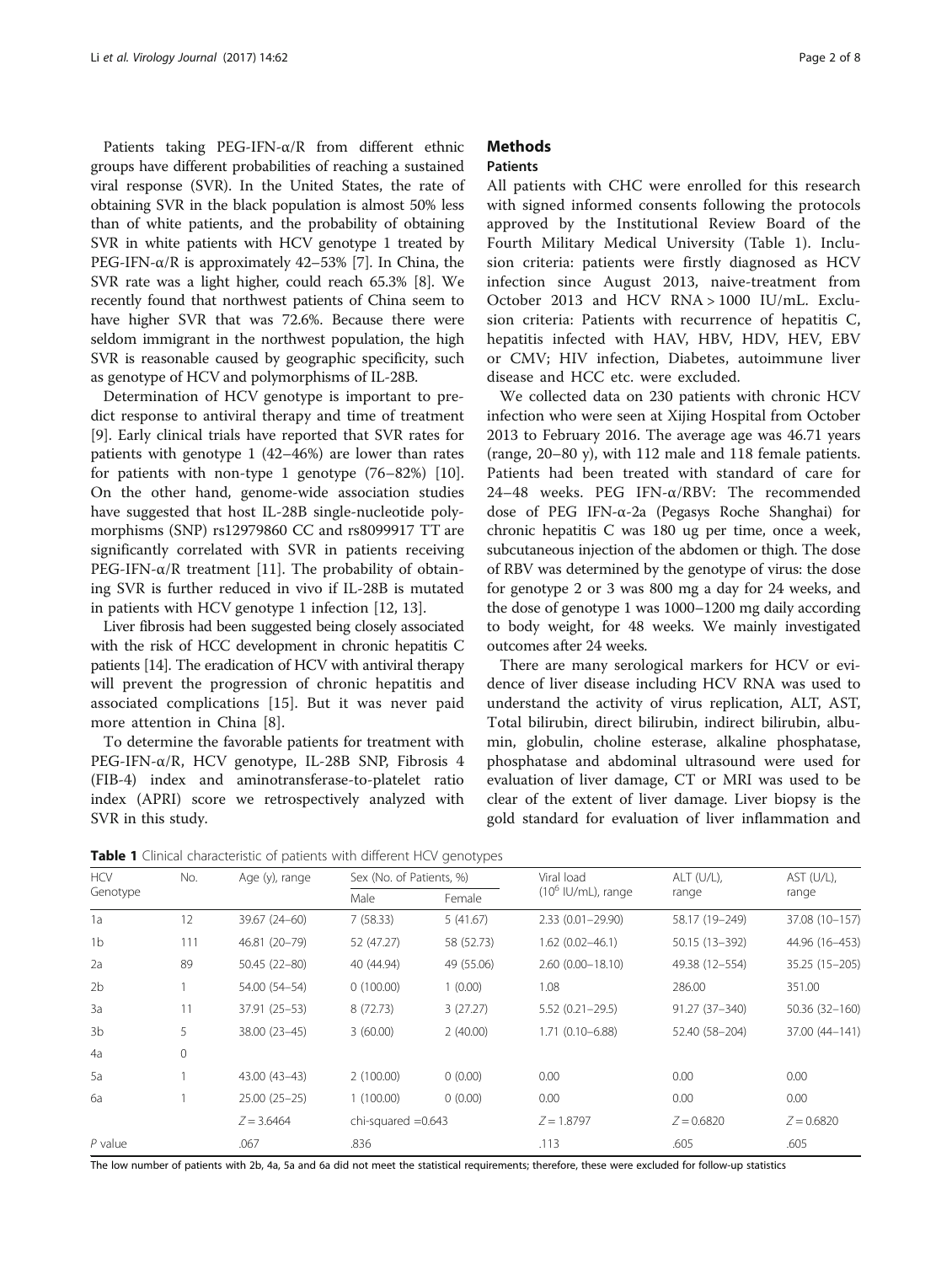fibrosis staging in patients. In addition, there were also patient compliance issues. After careful consideration we chose these common and easy to get markers as ALT and AST for liver damage, FIB-4 and APRI to evaluate liver fibrosis. Use of viral content to evaluate curative effect was according to the 2014 European Association for the Study of the Liver Recommendations on Treatment of Hepatitis C and the Guideline of Prevention and Treatment of Hepatitis C [\[16](#page-6-0), [17](#page-6-0)]. We evaluated SVR using quantitative real-time fluorescence polymerase chain reaction (ViiA7 OX, Life Technology) of HCV RNA (less than 15 IU/mL) for at least 24 weeks of follow-up at the end of treatment. Samples were collected and separated from the peripheral blood and serum and then stored at −20 °C until analyses.

#### DNA/RNA extraction

For DNA extraction for IL-28B gene detection, we used a blood genomic DNA extraction kit (Tiangen, Beijing, China). For HCV RNA extraction, we used the MinElute column QIAamp method and the virus genome DNA/RNA extraction kit (Tiangen). All extracted DNA/RNA were then immediately used for gene detection or stored at −80 °C.

#### Quantitative real-time fluorescence PCR

Primer sequences were designed by using DNAMan 6.0.3.99 (LynnonBiosoft, San Ramon, CA, US) for IL-28B gene amplification, including IL-28B rs8099917, IL-28B rs12979860 and IL-28B rs12980275 genes (Table 2). Among them, 5'of 3reversed primers were labeled with biotin. Amplification included heating at 95 °C for 5 min, 95°Cfor 20 s, and 60 °C for 20 s, with steps repeated for 40 cycles. Amplification was run on a 7500 fast real-time PCR system (Applied Biosystems, Foster City, CA, USA). HCV genotype was measured by using an HCV genotyping PCR kit (Qiagen, Beijing, China), following the manufacturer's protocol.

Table 2 Primers for genotype analysis of IL-28B

| Primer     | $II - 28B$          | Sequence                                           |
|------------|---------------------|----------------------------------------------------|
| RT-PCR     |                     | rs12989760 forward: 5'-GTCGTGCCTGTCGTGTACTGA-3'    |
| primers    | rs12989760 reverse: | 5'-AGCGCGGAGTGCAATTCA-3'                           |
|            | rs8099917 forward:  | 5'-CICCITITGITITCCITICIGIGA-3'                     |
|            | rs8099917 reverse:  | 5'-ACATAAAAAGCCAGCTACCAAACT-3'                     |
|            |                     | rs12980275 forward: 5'-ACATGAGGTGCTGAGAGAAGTCAA-3' |
|            | rs12980275 reverse: | 5'-TACCCCGGCAAATATTTAGACAC-3'                      |
| Sequencing | rs12989760          | 5'-AGCTCCCCGAAGGCG-3'                              |
| primers    | rs8099917:          | 5'-TCCTTTCTGTGAGCAAT-3'                            |
|            | rs12980275:         | 5'- GAAGTCAAATTCCTAGAAA -3'                        |

#### Gene sequencing

IL-28B gene polymorphism was detected with the use of a pyrosequencing method on Q24MDX (Qiagen, Hilden, Germany). Sequencing primers were designed by the Q24 PyroMark. HCV polymorphism sequencing primers were also provided by Qiagen.

#### Liver fibrosis staging

The degree of liver fibrosis was evaluated with APRI score, which can be used for the assessment of liver cirrhosis [\[18](#page-6-0)]. APRI scores > 2 in adults indicate that the patient has already had liver cirrhosis. The APRI score is calculated as follows: (aspartate aminotransferase  $[AST]/ULN \times 100/$ platelets  $(10^9/L)$ , where ULN is the upper limit of normal value. Fibrosis-4 index was based on values of ALT, AST, platelet count and patient age. This index can be used to diagnose liver fibrosis (similar to least significant fibrosis using METAVIR F scoring system ≥2) [[19](#page-6-0)]. A significant liver fibrosis has occurred if a patient shows aFIB-4 index of  $>3.25$ . FIB-4 is calculated as follows: age  $\times$  ALT (IU/L)/ (platelet count  $[10^9/L] \times \text{AST}$   $[IU/L])$  <sup>1/2</sup>.

#### Statistical analyses

We used Pearson chi-squared and Kruskal-Wallis tests to analyze the qualitative data with SPSS 19.0 (IBM, USA.). A logistic regression model was used to analyze the correlation between SNPs (IL-28B rs8099917, IL-28B rs12979860 and IL-28B rs12979860) and SVR of patients. Odds ratio (OR) was used to describe the correlating degree of disease and exposed factors. OR tests were two-sided tests, in which  $P < 0.05$  was considered to be statistically significant.

#### Results

#### HCV genotype and distribution

HCV genotypes of 230 patients with chronic HCV infection were sequenced, with results shown in Table 2. One patient had mixed infection of 1b and 5a. For statistical analyses, this patient was analyzed in both the 1b and 5a genotype groups. Statistical results of 1a, 1b, 2a, 2b, 3a, 3b, 4a, 5a and 6a genotypes are presented in Fig. [1.](#page-3-0) The ratio of genotypes were as follows: 5.19% with 1a (12/230),48.05% with 1b (111/230),38.53% with 2a (89/230),0.43% with 2b (1/230),4.76% with 3a (11/ 230),2.16% with 3b (5/230),0% with 4a (0/230),0.43% with 5a (1/230), and 0.43% with 6a (1/230). There were no significant differences in age, sex, viral load and alanine aminotransferase (ALT) and aspartate transaminase (AST) levels  $(P > 0.05)$ .

#### IL-28B genotype in patients with chronic HCV infection

Fifty-one patients with HCV were included in the IL-28B gene polymorphism loci analyses (Table [3\)](#page-3-0). Of the IL-28B genotypes, 76.47% of patients were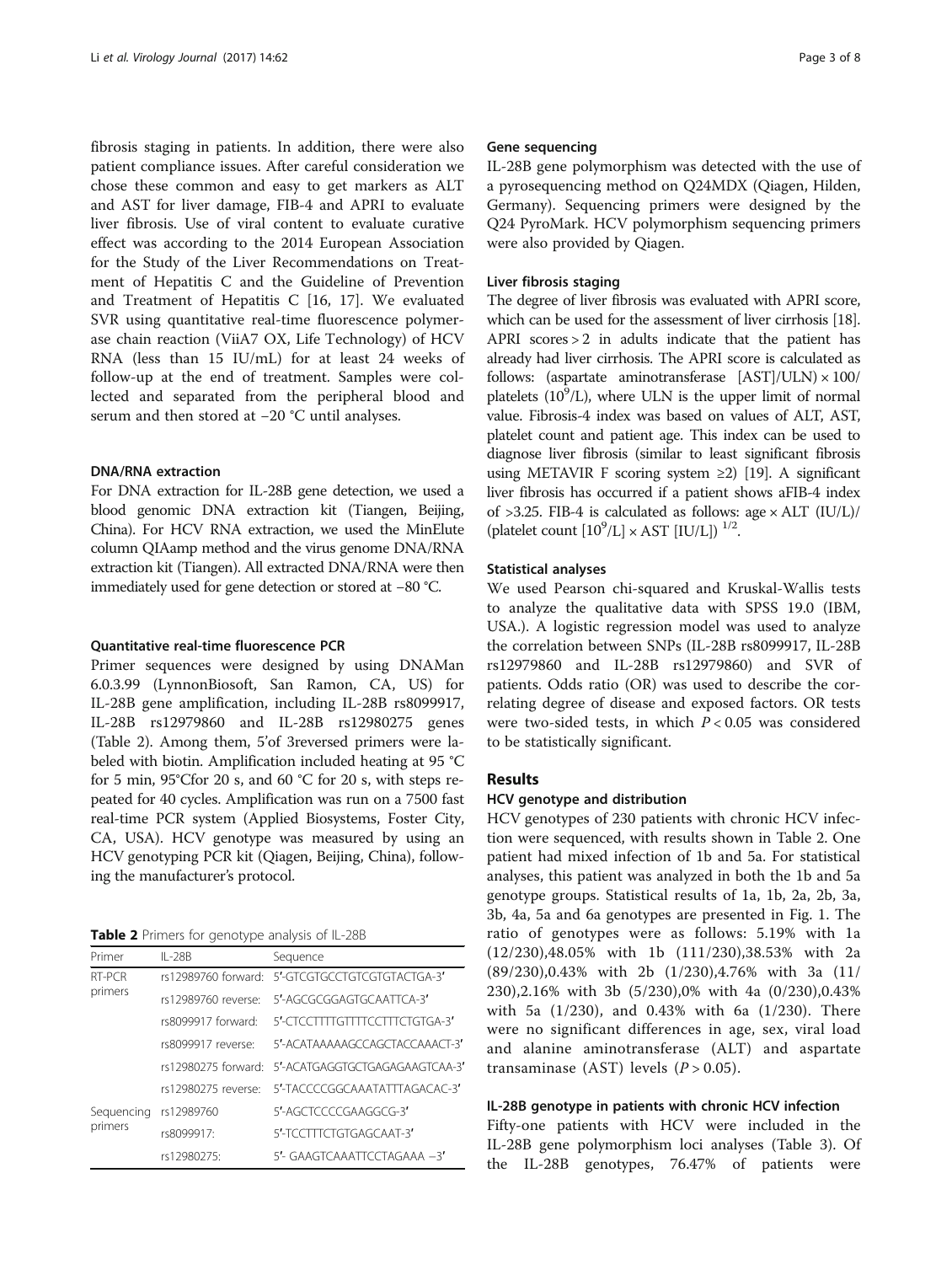<span id="page-3-0"></span>

rs8099917 TT, 76.47% were rs12979860 CC, and 72.55% were rs12980275 AA. We also found that 5.88% of the IL-28B genotypes were rs8099917 GG, rs12979860 TT or rs12980275 GG. Details of clinical features are presented in Table 3. Statistical results showed no statistical differences in age, sex, viral load and ALT and AST levels  $(P > 0.05)$ .

Correlation between HCV genotypes and antiviral efficacy HCV genotypes 1b and 2a accounted for 86% of all samples; therefore, we mainly evaluated the correlation between these 2 genotypes and antiviral efficacy. SVR rates in patients with HCV genotype 1b and HCV genotype 2a were 52.25% (58/111) and 75.28% (67/89), with differences being statistically significant (chi-squared =21.56;  $P < 0.01$ ). In patients with HCV genotype 1b, 70.67% (53/75) did not reach SVR (Fig. [2a](#page-4-0)).

#### Role of IL-28B gene polymorphism in antiviral efficacy

We used SNP Stats Software [\(http://bioinfo.iconcolo](http://bioinfo.iconcologia.net/snpstats/start.htm)[gia.net/snpstats/start.htm](http://bioinfo.iconcologia.net/snpstats/start.htm) [[13\]](#page-6-0)) for correlation analyses. After adjusting for confounding factors (including age, sex, viral load, ALT and AST), we found that there was a correlation between patients with SVR and IL-28B genotype  $(P < 0.05)$ , with OR (95% confidence interval) of11.02 (3.98–23.16) for rs8099917, 10.20 (5.23–22.14) for rs12979860 and 10.08 (2.98–18.59) for rs12980275. Figure [2b](#page-4-0) show that patients with chronic HCV infection the SVR rate of IL-28B rs8099917 TT was (25/ 27,92.41%), IL-28B rs12979860 CC was (26/28, 92.86%) and IL-28B rs12980275 AA was (24/27, 88.89%). In contrast, only 7.41, 7.14 and 11.11% reached SVR with IL-28B SNP rs8099917 TG + GG, rs12979860  $CT + TT$ , and  $rs12980275$   $AG + GG$ , respectively. Patients with protective genotypes were more likely to obtain SVR.

Table 3 IL-28B gene polymorphism in patients with chronic HCV infection and clinical characteristics of patients with different IL-28B SNPs

| Genotype          | <b>SNP</b>              | Percent | Age (y)       | Sex (No. of Patients, %) |           | Viral Load (10 <sup>6</sup> IU/mL), | ALT (U/L),    | AST (U/L)    |
|-------------------|-------------------------|---------|---------------|--------------------------|-----------|-------------------------------------|---------------|--------------|
|                   |                         | (% )    |               | Male                     | Female    | range                               | range         | range        |
| IL-28B rs8099917  | π<br>$(n = 39)$         | 76.47   | $48(25-64)$   | 54 (52.9)                | 52 (47.1) | 7.98 (0.24-72.46)                   | 34 (18-179)   | 38 (17-203)  |
|                   | $TG + GG$<br>$(n = 12)$ | 23.43   | $47(22 - 58)$ | 21(55.3)                 | 16(44.7)  | 9.25 (0.89-59.71)                   | 36 (28-150)   | 40 (24-138)  |
| IL-28B rs12979860 | CC<br>$(n = 39)$        | 76.47   | $49(22 - 64)$ | 57 (52.3)                | 52 (47.7) | 10.23 (1.02-68.52)                  | $35(21-112)$  | 32 (19-143)  |
|                   | $CT + TT$<br>$(n = 12)$ | 23.43   | 49 (20-58)    | 18 (52.9)                | 16(47.1)  | 8.72 (0.48-65.32)                   | 37 (19 - 135) | 34 (17-178)  |
| IL-28B rs12980275 | AA<br>$(n=37)$          | 72.55   | $47(28-64)$   | 51(51.5)                 | 48 (48.5) | 11.25 (1.37-66.68)                  | 38 (22-144)   | 31 (20-123)  |
|                   | $AG + GG$<br>$(n = 14)$ | 27.45   | $46(25-59)$   | 24 (54.5)                | 20(45.5)  | $9.67(0.69 - 71.26)$                | 32 (19-179)   | $29(17-112)$ |
|                   |                         |         | $Z = 0.125$   | chi-squared $= 0.413$    |           | $Z = 0.579$                         | $Z = 0.378$   | $Z = 2.143$  |
| $P$ value         |                         |         | .912          | .648                     |           | .825                                | .617          | .346         |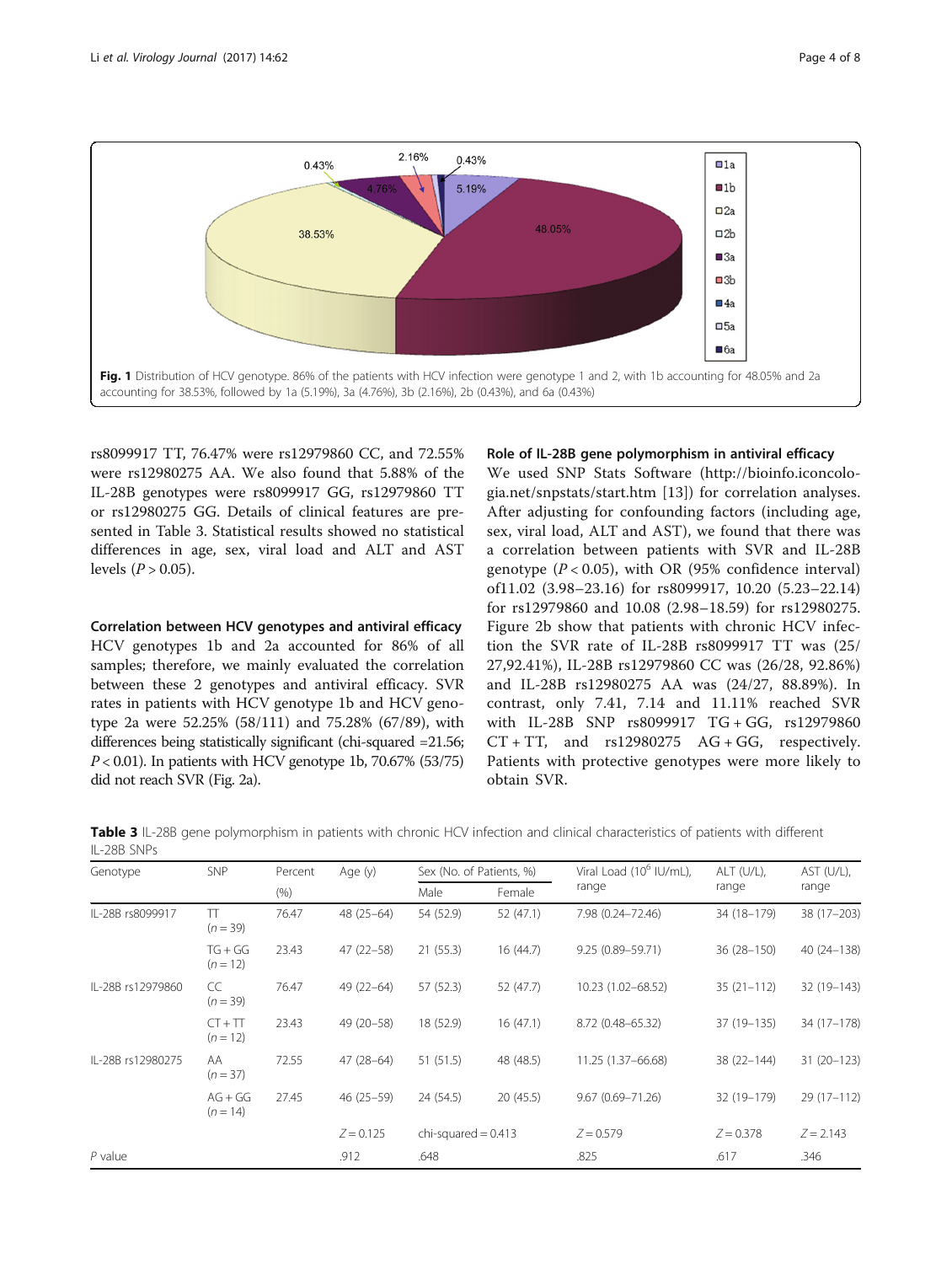<span id="page-4-0"></span>

Role of IL-28B SNP and HCV genotype in antiviral efficacy We combined the results of IL-28B SNP and HCV genotype and analyzed the correlation between these factors. We found that 12/51 patients with HCV genotype 1b infection obtained SVR, in which 8/12 cases were rs12979860 CC (shown in Fig. 2c). We also found that the 7 of10 patients infected with HCV genotype 2a who obtained SVR were rs12979860 CC. In addition, 2 in 17 patients with HCV genotype 1b infection and SNP rs12979860 CC did not obtain SVR, and only 1/3 patients with HCV genotype 2a infection and SNP rs12979860 CC did not obtain SVR. Patients HCV genotype 2a infection with IL-28B SNP rs12979860 CC were more likely to reach SVR.

# Association of liver fibrosis staging and cirrhosis in patients with chronic HCV infection and antiviral efficacy Because there were only 190 out of 231 patients did PLT detection, and APRI and FIB-4 were calculated according to results of patients' PLT. So APRI score and FIB-4 index were calculated in 190 of 231 patients with chronic HCV infection. Sixty patients had FIB-4 index > 3.25, including 32 patients with genotype 1b infection

and 21 patients with genotype2a infection. In this patient group, 31.0% of patients with HCV genotype 1b (19/  $32 \times 58/111$ ) and 39.4% of patients with genotype 2a (11/  $21 \times 67/89$ ) reached SVR (not statistically significant; P > 0.05). Thirty-nine patients had APRI score > 2, including 11 patients with genotype 1b and 8 patients with genotype 2a infection. In this patient group, 30.3% with HCV genotype 1b  $(11/19 \times 58/111)$  and 50.2% with genotype 2a  $(8/12 \times 67/89)$  reached SVR ( $P < 0.05$ ). Although we could not prove that genotype affected the ability to reach SVR in patients with cirrhosis (APRI > 2), we did observe that APRI score > 2 significantly affected SVR. Details are shown in Tables 4 and [5.](#page-5-0)

| Table 4 Characteristics of patients |  |
|-------------------------------------|--|
|-------------------------------------|--|

| Variables                       | No. of Patients (%of Total) |
|---------------------------------|-----------------------------|
| Total number of patients        | 231                         |
| Age $\pm$ standard deviation, y | $46.71 + 14.34$             |
| Male                            | 113                         |
| Female                          | 118                         |
| APRI data                       | 190 (82.3)                  |
| FIB-4 data                      | 190 (82.3)                  |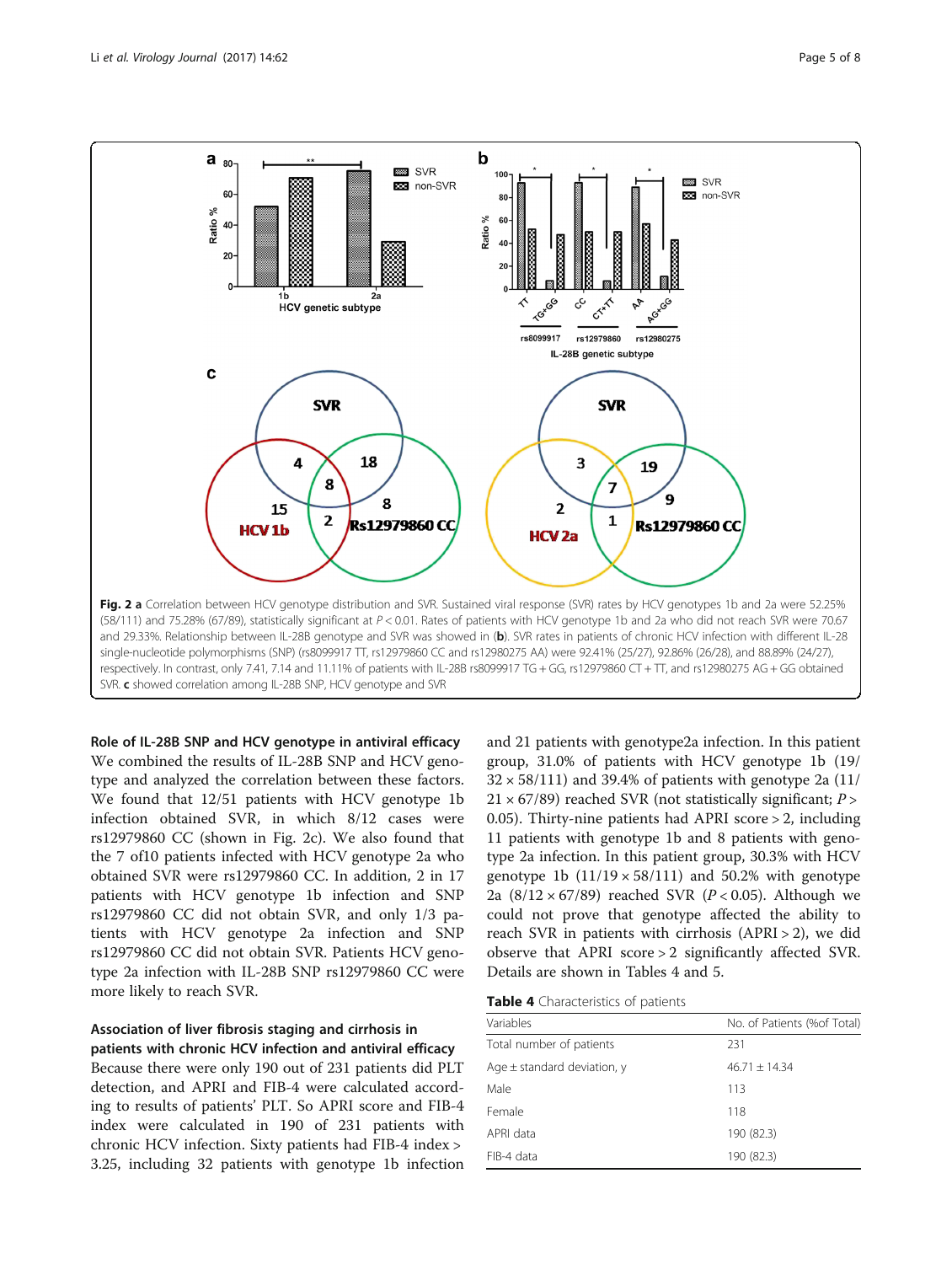| Genotype       | No. of Patients<br>(% of Total) | No. of Patients with<br>$FIB-4 > 3.25$ (% of Total) | No. of Patients with<br>$APRI > 2$ (% of Total) | Total SVR (%) | No. of Patients with<br>$FIB-4 > 3.25$ and SVR $(\%)$ | No. of Patients with<br>$APRI > 2$ and SVR (%) |
|----------------|---------------------------------|-----------------------------------------------------|-------------------------------------------------|---------------|-------------------------------------------------------|------------------------------------------------|
| 1 <sub>b</sub> | 90(81.1)                        | 32 (16.8)                                           | 19 (10.0)                                       | 58 (64.4)     | 19(31.0)                                              | 11 (30.3)                                      |
| 2a             | 76 (85.4)                       | 21(11.1)                                            | $12(6.3)^{*}$                                   | 67(88.1)      | 11 (39.4)                                             | 8(50.2)                                        |
| Other          | 24 (77.4)                       | 7(3.7)                                              | 8(4.2)                                          | 13            |                                                       |                                                |
| Total          | 190 (82.3)                      | 60 (31.6)                                           | 30(20.5)                                        | 138 (72.6)    |                                                       |                                                |

<span id="page-5-0"></span>Table 5 FIB-4 index, APRI scores and SVR of patients

 $*P < 0.05$ 

# **Discussion**

China has shown a new trend in HCV infection, with epidemic levels of genotypes1, 2, 3 and 6 and no genotypes 4 or 5 found. The most common genotype in China is1b and 2a, with incidence rates of 73.1 and 18.5%, followed by genotypes 3a, 6a, 3b and 1a. Genotypes 3 and 6 are geographically distributed more widely [[20\]](#page-6-0). In our group, which included 230 patients with chronic HCV infection, sequencing results showed that the incidence of HCV in the Shaanxi region was > 86% with genotypes 1 and 2, with much lower numbers with genotypes 3 and 6, and none with genotype 4. More patients had genotype 1b (48.05%) and 2a (38.53%), followed by 1a, 3a, 3b, 2b and 6a. The high percent of genotype 2a might be one important reason for high SVR. And we truly found that patients with genotype 2a had greater SVR rates (75.28%) than patients with genotype 1b (52.25%). The results have a slight discrepancy versus the previous reports, which SVR rates for patients with genotype 1 were 42–46% and non-type 1 genotype were 76–82% [\[10](#page-6-0), [21](#page-6-0)–[23\]](#page-6-0).

Furthermore, our SNP analysis results of 51 patients with chronic HCV infection (IL-28B rs8099917, IL-28B rs12979860 and IL-28B rs12980275 SNP) and sequencing results of 230 patients with chronic HCV infection showed that more patients had IL-28B rs8099917 TT versus rs8099917 GG, more had IL-28B rs12979860 CC versus TT, and more had IL-28B rs12980275 AA versus GG in Northwest China, similar to some previous reports [[24, 25](#page-6-0)]. Presence of rs8099917 is one of the independent predictors in HCV 1b patients treated with PEG-IFN- $\alpha$ /R or interferon-α 2 only. Presence of rs12980275 has great relevance with SNP of rs12979860 [\[26\]](#page-6-0), which plays an important role in the prediction of SVR in HCV patients treated with PEG-IFN-α/R, particularly in patients with HCV genotype 1 or 4 [[10](#page-6-0), [27\]](#page-7-0). So rs8099917TT, rs12979860CC, and rs12980275AA were considered to be protective genotypes [\[28\]](#page-7-0). In this study, SVR rates of patients with IL-28B rs8099917 TT, rs12979860 CC and rs12980275 AA were 92.41% (25/27), 92.86% (26/28) and 88.89% (24/ 27) separately. SVR rates in patients with protective genotypes accounted for more than sixty percent of total, whereas the SVR rates of non-protective genotypes were very low. This suggested that the protective IL-28B genotypes were more likely to result in patients with chronic HCV infection obtaining SVR, which is consistent with previous reports [[26](#page-6-0)–[29\]](#page-7-0). In addition, we corrected for age, sex, AST and ALT levels, HCV genotype and other factors with the use of SNPStats software [[30\]](#page-7-0) and found that patients with chronic HCV infection who obtained SVR 24 weeks after standard of care antiviral treatment were closely related to HCV genotype and IL-28B SNP  $(P < 0.05)$ . That means more than sixty percent of patients are suitable for PEG-IFN-α/R treatment. Well, the major limitation in this part of study is that the sample amount was relatively too small to determine the role of IL-28B gene polymorphism in antiviral efficacy. However, our findings were in accordance with previous data [[26](#page-6-0)–[29\]](#page-7-0).

Interestingly, we found that differences in cirrhosis progression between 1b and 2a were statistically significant, confirming that HCV genotype can influence the progression of liver cirrhosis. FIB-4 index > 3.25 or APRI score > 2 indicated that patients had significant liver fibrosis or even cirrhosis [[31\]](#page-7-0). In this study, the SVR rates of patients with FIB-4 index > 3.25 and genotypes1b and 2a were 31.0 and 39.4%, respectively, which were much lower than that shown in patients with genotype 1b (62.06%) and genotype 2a (74.54%) with FIB-4 index  $\leq$  3.25. This indicated that patients with obvious liver fibrosis were less likely to reach SVR, which was associated with HCV genotype (1b or 2a). In addition, SVR rates of patients with APRI score > 2 were 30.3% for genotype 1b and 50.2% for genotype 2a. The large difference indicated that patients with cirrhosis had greater difficulty reaching SVR, for both HCV genotype 1b and 2a, and the progression of cirrhosis  $(APRI > 2)$  could be influenced by genotype. The clearance of HCV in patients with advanced-stage liver fibrosis can reduce the incidence of decompensated liver cirrhosis.

### Conclusions

There were high proportion of HCV genotype 1b and 2a in Northwest China. In both HCV 1b and 2a genotypes, patients with protective-genotype of IL-28B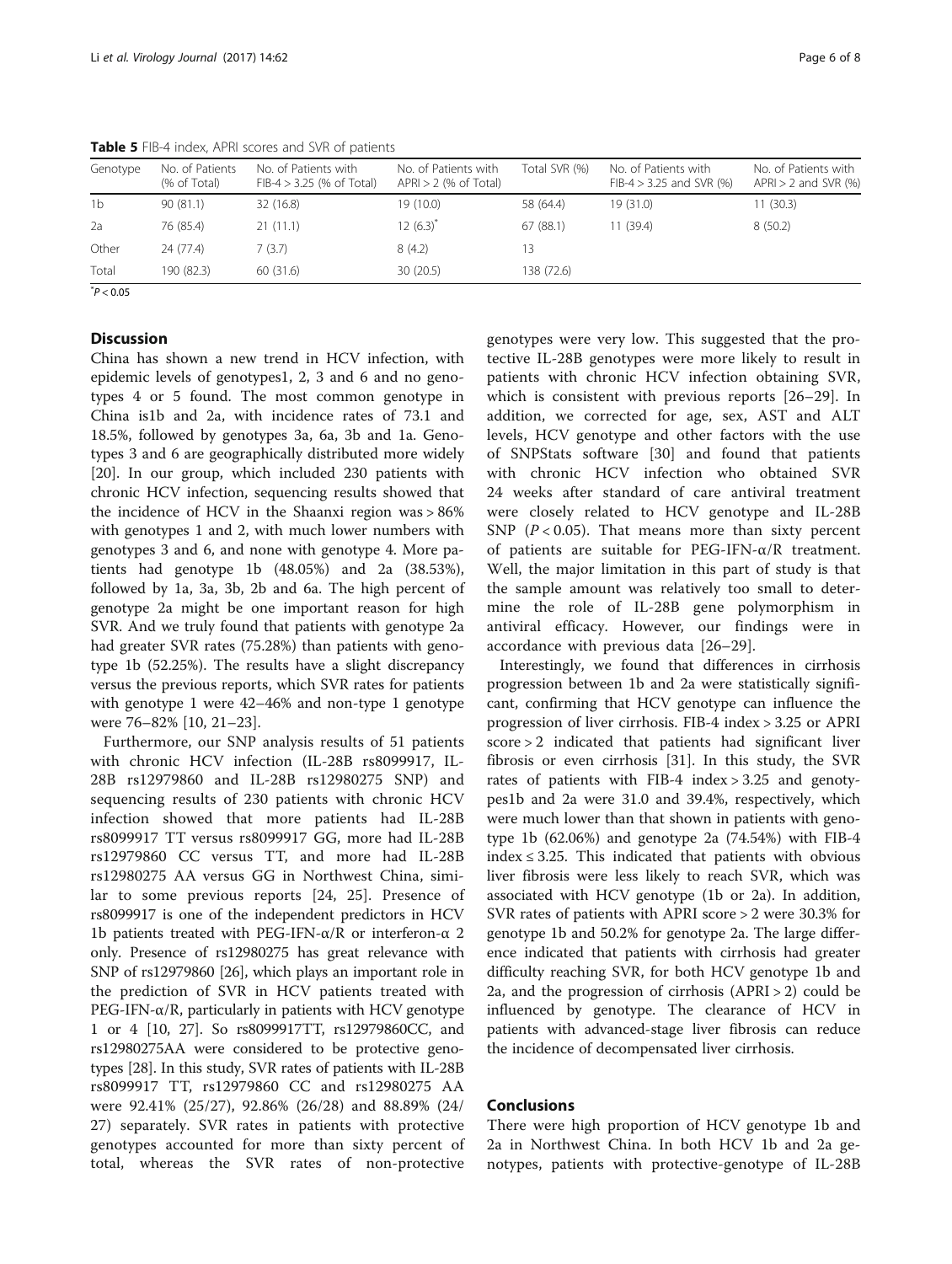<span id="page-6-0"></span>were more likely to obtain SVR. However, those with significant fibrosis or cirrhosis were less likely, no matter their genotype. Combined factors of HCV genotype, IL-28B genotype, FIB-4 and ARPI potentially have a very high prediction and clinical value regarding treatment with PEG-IFN-α/R and prognostic evaluation of chronic hepatitis C patients.

#### Abbreviations

APRI: Aspartate aminotransferase-to-platelet ratio index; CHC: Chronic hepatitis C; FIB-4: Fibrosis 4 index; HCV: Hepatitis C virus; IL-28B: Interleukin (IL)-28B; PEG-IFN-α/R: Pegylated interferon-alpha combined with ribavirin; SNP: Single-nucleotide polymorphisms; SVR: Sustained viral response

#### Acknowledgements

We would like to thank Medical Editor for our language correction.

#### Funding

This work was supported by grant from Science and Technology Project of Shaanxi Province (no. 2013 K12-05-10), and National instruments major projects of China (2012YQ03026107).

#### Authors' contributions

YL and JW performed experiments, analyzed the data, designed the Figures and drafted the manuscript. YX and LY contributed to experiments and helped data analysis. JW and HL were also involved in performing experiments. BX assisted with analyzing and interpreting data, and provided technical support. XH and YM designed the research, analyzed the data and critical revision of manuscript for important intellectual content. All authors read and approved the final manuscript.

#### Competing interests

The authors declare that they have no competing interests.

#### Author details

<sup>1</sup>Department of Clinical Laboratory Medicine, Xijing Hospital, The Fourth Military Medical University, 169 Changle West Road, Xi'an, Shaanxi 710032, People's Republic of China. <sup>2</sup>Department of Infectious Disease, Xijing Hospital, Fourth Military Medical University, Xi'an, Shaanxi 710032, People's Republic of China. <sup>3</sup> Pharmacy Department, Tangdu Hospital, The Fourth Military Medical University, Xi'an, Shaanxi 710038, People's Republic of China. <sup>4</sup> <sup>4</sup>Shandong International Trust Co., Ltd, Jinan, Shandong 250013, People's Republic of China.

#### Received: 18 September 2016 Accepted: 15 February 2017 Published online: 23 March 2017

#### References

- 1. Antonelli A, Pistello M. New Therapies, Markers and Therapeutic Targets in HCV Chronic Infection, and HCV Extrahepatic Manifestations. Curr Drug Targets. 2015.
- 2. Gower E, Estes C, Blach S, Razavi-Shearer K, Razavi H. Global epidemiology and genotype distribution of the hepatitis C virus infection. J Hepatol. 2014; 61:S45–57.
- 3. Pellicelli AM, Romano M, Stroffolini T, Mazzoni E, Mecenate F, Monarca R, Picardi A, Bonaventura ME, Mastropietro C, Vignally P, et al. HCV genotype 1a shows a better virological response to antiviral therapy than HCV genotype 1b. BMC Gastroenterol. 2012;12:162.
- 4. Gane EJ, Stedman CA, Hyland RH, Ding X, Svarovskaia E, Symonds WT, Hindes RG, Berrey MM. Nucleotide polymerase inhibitor sofosbuvir plus ribavirin for hepatitis C. N Engl J Med. 2013;368:34–44.
- 5. Lawitz E, Poordad FF, Pang PS, Hyland RH, Ding X, Mo H, Symonds WT, McHutchison JG, Membreno FE. Sofosbuvir and ledipasvir fixed-dose combination with and without ribavirin in treatment-naive and previously treated patients with genotype 1 hepatitis C virus infection (LONESTAR): an open-label, randomised, phase 2 trial. Lancet. 2014;383:515–23.
- 6. Chhatwal J, Kanwal F, Roberts MS, Dunn MA. Cost-effectiveness and budget impact of hepatitis C virus treatment with sofosbuvir and ledipasvir in the United States. Ann Intern Med. 2015;162:397–406.
- Frias A, Torres O, Nunez F, et al. Distribution of genetic polymorphisms associated with hepatitis C virus (HCV) antiviral response in a multiethnic and admixed population. Pharmacogenomics J. 2014;14:549–54.
- 8. Wu CK, Chang KC, Tseng PL, Lu SN, Chen CH, Wang JH, Lee CM, Lin MT, Yen YH, Hung CH, Hu TH. Comparison of therapeutic response and clinical outcome between HCV patients with normal and abnormal alanine transaminase levels. PLoS One. 2016;11:e0142378.
- 9. Wang M, Zhang Y, Li Z, Zhang H, Zhang Z, Yue D, Zhou R, Li X, Wu S, Li J. Hepatitis C virus (HCV) genotype 2a has a better virologic response to antiviral therapy than HCV genotype 1b. Int J Clin Exp Med. 2015;8:7446–56.
- 10. Liu T, Sha K, Yang L, Wang Y, Zhang L, Liu X, Yang F. IL-28B polymorphisms correlated with treatment response in HCV-4 mono-infected patients: a meta-analysis. PLoS One. 2014;9:e91316.
- 11. Mechie NC, Rover C, Cameron S, Amanzada A. Predictability of IL-28Bpolymorphism on protease-inhibitor-based triple-therapy in chronic HCVgenotype-1 patients: A meta-analysis. World J Hepatol. 2014;6:759–65.
- 12. Morales-Sanchez A, Fuentes-Panana EM. Human viruses and cancer. Viruses. 2014;6:4047–79.
- 13. Shindo H, Maekawa S, Komase K, Miura M, Kadokura M, Sueki R, Komatsu N, Shindo K, Amemiya F, Nakayama Y, et al. IL-28B (IFNlambda3) and IFN-alpha synergistically inhibit HCV replication. J Viral Hepat. 2013;20:281–9.
- 14. Yoshida H, Shiratori Y, Moriyama M, Arakawa Y, Ide T, Sata M, Inoue O, Yano M, Tanaka M, Fujiyama S, et al. Interferon therapy reduces the risk for hepatocellular carcinoma: national surveillance program of cirrhotic and noncirrhotic patients with chronic hepatitis C in Japan. IHIT Study Group. Inhibition of Hepatocarcinogenesis by Interferon Therapy. Ann Intern Med. 1999;131:174–81.
- 15. Singal AG, Volk ML, Jensen D, Di Bisceglie AM, Schoenfeld PS. A sustained viral response is associated with reduced liver-related morbidity and mortality in patients with hepatitis C virus. Clin Gastroenterol Hepatol. 2010; 8:280–8. 288 e281.
- 16. Chinese Society of Hepatology CMA, Wei L, Chinese Society of Infectious Diseases CMA, Hou JL. The guideline of prevention and treatment for hepatitis C: a 2015 update. Zhonghua Gan Zang Bing Za Zhi. 2015;23:906–23.
- 17. Chinese Society of Infectious Diseases CMA, Hou JL. The guideline of prevention and treatment for chronic hepatitis B: a 2015 update. Zhonghua Gan Zang Bing Za Zhi. 2015;23:888–905.
- 18. Lens S, Torres F, Puigvehi M, Marino Z, Londono MC, Martinez SM, Garcia-Juarez I, Garcia-Criado A, Gilabert R, Bru C, et al. Predicting the development of liver cirrhosis by simple modelling in patients with chronic hepatitis C. Aliment Pharmacol Ther. 2016;43:364–74.
- 19. Andres-Otero MJ, De-Blas-Giral I, Puente-Lanzarote JJ, Serrano-Aullo T, Morandeira MJ, Lorente S, Lou-Bonafonte JM. Multiple approaches to assess fourteen non-invasive serum indexes for the diagnosis of liver fibrosis in chronic hepatitis C patients. Clin Biochem. 2016;49:560–5.
- 20. Gu L, Tong W, Yuan M, Lu T, Li C, Lu L. An increased diversity of HCV isolates were characterized among 393 patients with liver disease in China representing six genotypes, 12 subtypes, and two novel genotype 6 variants. J Clin Virol. 2013;57:311–7.
- 21. Waldenstrom J, Farkkila M, Rembeck K, Norkrans G, Langeland N, Morch K, Pedersen C, Rauning Buhl M, Nieminen U, Nuutinen H, et al. Short interferon and ribavirin treatment for HCV genotype 2 or 3 infection: NORDynamIC trial and real-life experience. Scand J Gastroenterol. 2016;51:337–43.
- 22. Tamori A, Yoshida K, Kurai O, Kioka K, Hai H, Kozuka R, Motoyama H, Kawamura E, Hagihara A, Uchida-Kobayashi S, et al. Randomized trial of combined triple therapy comprising two types of peginterferon with simeprevir in patients with HCV genotype 1b. Hepatol Res. 2016;46:1311–20.
- 23. Deming P, Martin MT, Chan J, Dilworth TJ, El-Lababidi R, Love BL, Mohammad RA, Nguyen A, Spooner LM, Wortman SB. Therapeutic advances in HCV genotype 1 infection: insights from the society of infectious diseases pharmacists. Pharmacotherapy. 2016;36:203–17.
- 24. Ban JY, Yoo KH. Promoter polymorphism (rs12770170, −184C/T) of microseminoprotein, beta as a risk factor for benign prostatic hyperplasia in Korean population. Int Neurourol J. 2014;18:63–7.
- 25. Utsumi T, Lusida MI. Viral hepatitis and human immunodeficiency virus coinfections in Asia. World J Virol. 2015;4:96–104.
- 26. Shaker O, Rashad A, Abd El Aziz G, El Raziky M. Is rs8099917 polymorphism of IL-28B gene a good predictor of response to therapy of HCV than rs12979860? An Egyptian study. Cell Biochem Biophys. 2015;71:307–14.